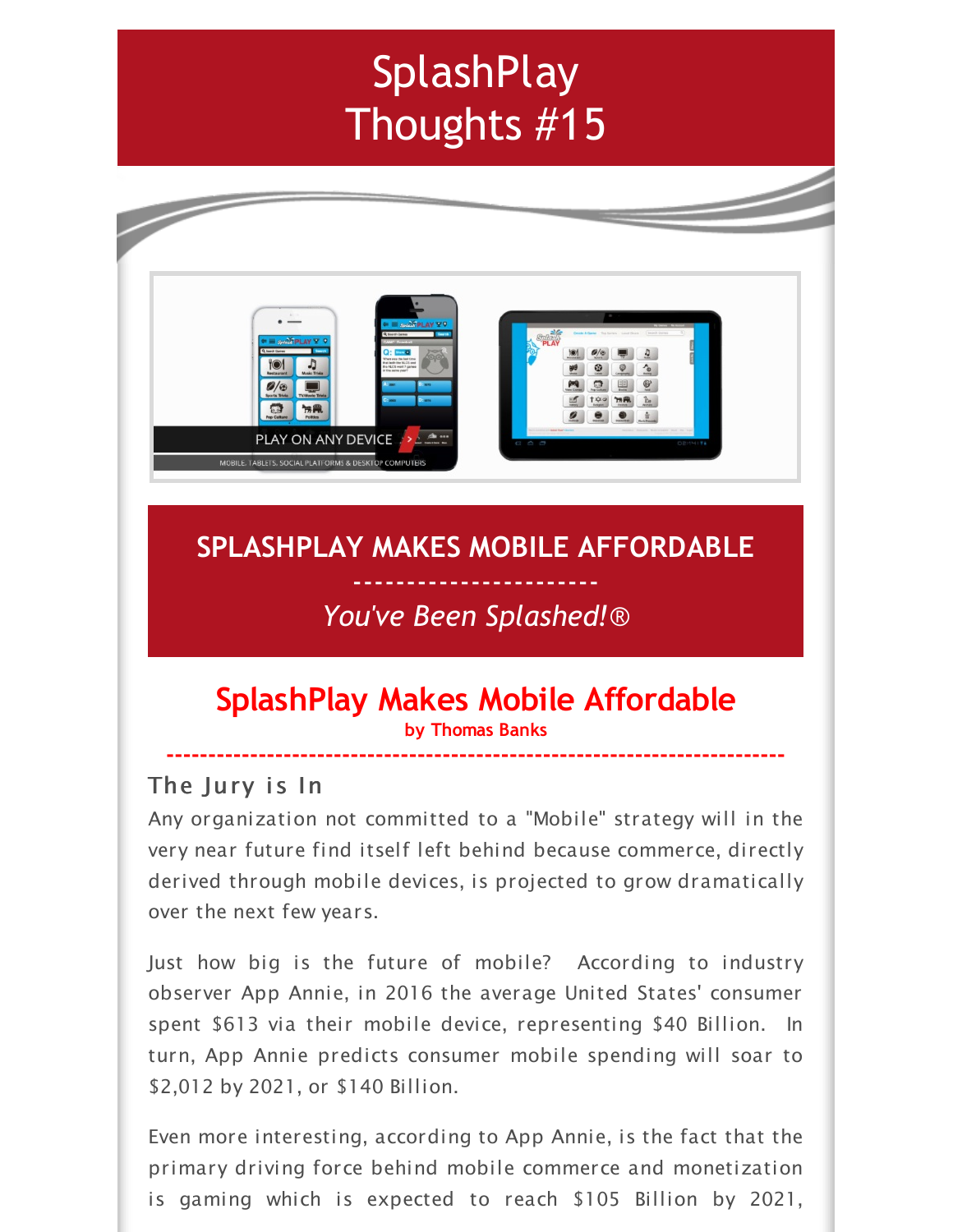representing most, 75%, of mobile's projected growth. Clearly, these trends in mobile's impact on commerce reveals a fundamental shift by consumers to their mobile devices, adopting mobile habits, and development of new and innovative methods of monetization.

Today, mobile-based commerce is the single largest driver of the growth of the new-age economy and clear evidence of consumer shift to the convenience of their smart devices.

## The Allure of Mobile

Based on the trends, the allure of mobile is obvious. In fact, mobile-based commerce is outpacing all other forms of monetization and growing at an amazing 38% Compound Annual Growth Rate (CAGR).

Unfortunately, mobile strategies generally are not for the faintof-heart because mobile software development is terribly expensive. In fact, according to Industry observers, the average development cost for a simple, small Apple IOS app is upwards of \$8,000 and, "More Complex" apps can cost \$50,000 to \$150,000. According to a report by PadGadget.com - The Cost of Building an  $iPad$   $App$  – suggests development costs (exclusive of design, planning, and management costs) range from \$12,000 to \$150,000, or more. Compound these costs to support other platforms such as Android, Windows, and iPhone, and the cost of developing a mobile solution can easily double to \$30,000 to \$300,000.

Clearly, mobile software development is not the purview of America's small businesses, schools, charities, or foundations. The tens of millions of organizations in America that can benefit from a mobile presence unfortunately cannot afford to do so. That is until now, where SplashPlay redefines the cost of going mobile which is measured in "Tens of Dollars" versus "Tens of Thousands of Dollars."

# SplashPlay Opens the Door to Mobile

SplashPlay easily and affordably opens the world of mobile to any organization, for almost nothing, by simply becoming a SplashPlay Game Sponsor. In fact, thanks to SplashPlay's unprecedented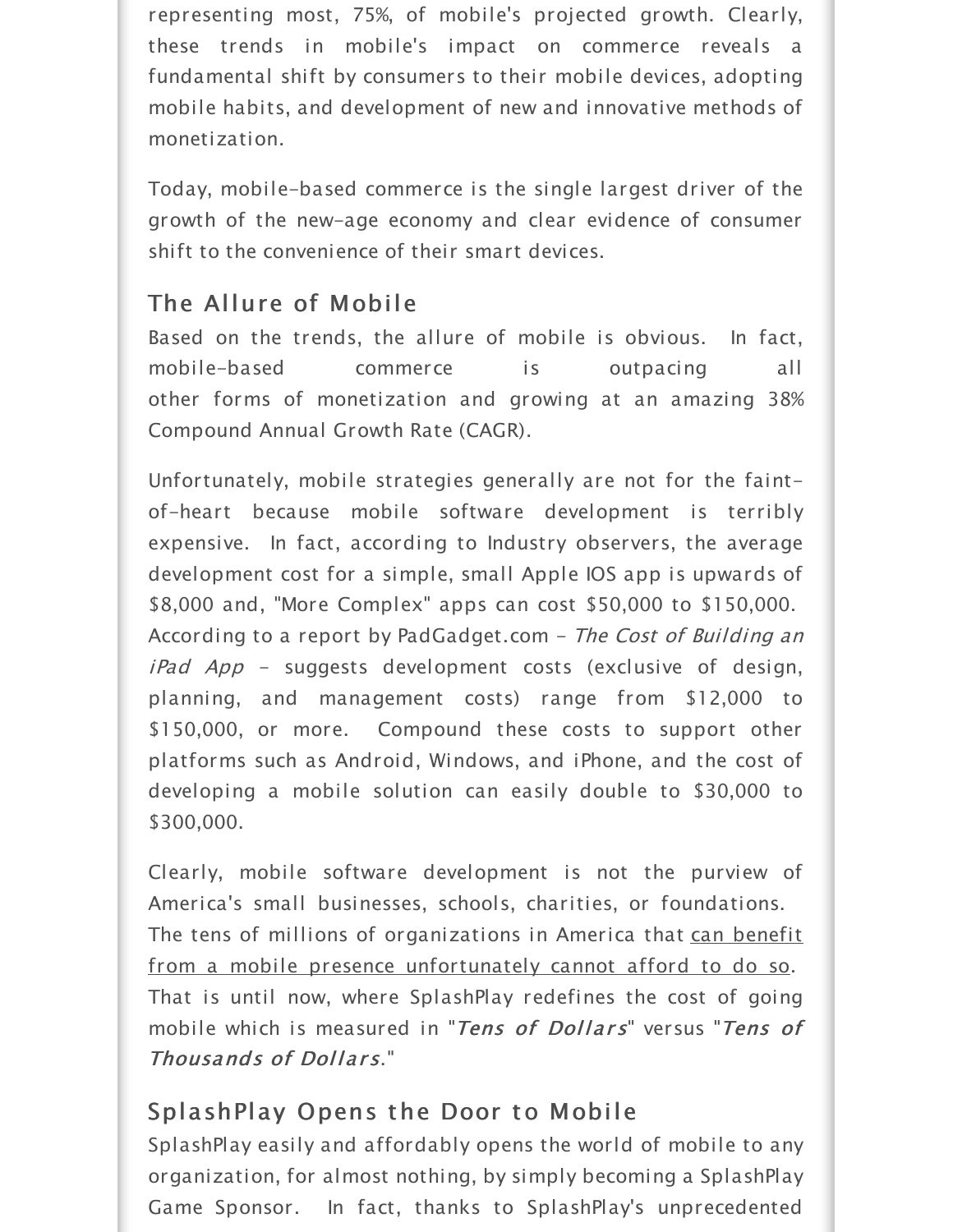revenue sharing model, with just a few hundred game players SplashPlay easily becomes a source of additional revenue for the Game Sponsor.

As mobile matures, it becomes less of a novelty and more an everyday tool. Evidence of the clear trend of mobile empowerment, cell network providers are deploying faster networks like 5G. The speed of today's mobile experience empowers robust Internet services, historically limited to one's desktop, to convenient smart devices resting quietly in our pockets at the ready to make our lives easier, convenient, and more productive.

Regardless of one's business, mobile is destined to become a vital component in every area from selling a product, charitable fundraising, and education. If App Annie's predictions are correct, the mobile device user base will nearly double by 2021 and people will spend more time using their smart devices in both work and play motivating organizations to enthusiastically embrace mobile.

The simple fact is mobile is here to stay and SplashPlay is positioned to be a conduit to prosperity for America's businesses and you. For you, our Gamification Agents, SplashPlay is simply the easiest and most affordable path to enable any organization to make the necessary transition into mobile and fuel your economic future.

Remember, the SplashPlay Team is here and committed to your success.

#### Happy 4th of July!

Good luck and remember...The Game is Afoot!!

**\*\*\*\*\*\*\*\***



**SplashPlay, Inc.**